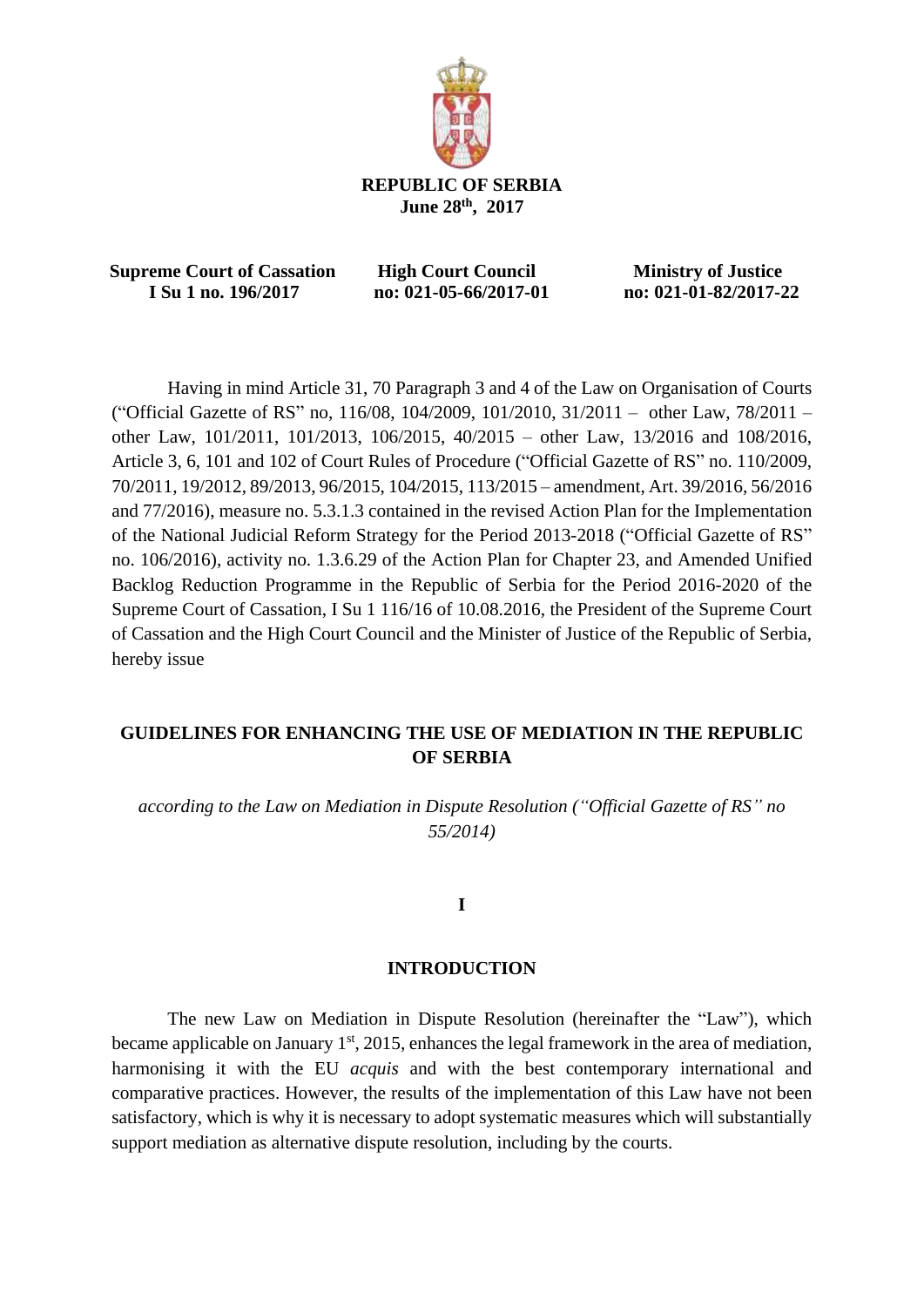In accordance with Article 9 Paragraph 2 of the Law, the court is obliged to provide all necessary information to the parties in dispute about the possibilities of mediation, which can also be done by referring the parties to the mediator; however, these provisions are essentially never applied. The courts should, in the early phases of proceedings, solve disputes by referring the parties to mediation or by encouraging them to reach a court settlement, to alleviate the burden on the court and allow for more efficient procedure in other cases where amicable resolution is not possible.

The Civil Procedure Law ("Official Gazette of the Republic of Serbia" no. 72/2011, 49/2013 - decision of Constitutional Court, 74/2013 - decision of Constitutional Court and 55/2014), in Art. 11 proscribes that the court will refer parties to mediation or to an informative hearing regarding mediation, in accordance with the law, as well as that the court will indicate to the parties the possibility that they can reach an out-of-court settlement through mediation or in another suitable way. The court will stay the proceedings and refer parties to mediation, if it is so proscribed in the law, or when the parties themselves willingly propose to settle the dispute through mediation (The Civil Procedure Law, Art. 340).

The National Judicial Reform Strategy for the Period 2013-2018 provides for strategic guideline 5.3.1. regarding broader application of the simplified procedural forms and institutes such as plea bargaining, implementation of the principle of opportunity in criminal prosecution and directing parties towards alternative dispute resolution methods (such as mediation), whenever possible under the legal framework. This strategic guideline is refined by measure no. 5.3.1.3. on the broader application of alternative dispute resolution methods, which should be conducted as a regular activity, by the Ministry of Justice, Judicial Academy and the courts. This activity is also achieved through strategic measure no. 2.9.3.1., which provides for the need of easy access to contacts of non-judicial staff (including organisations and legal entities which have been issued a licence to conduct trainings for mediators).

The Action Plan for Chapter 23 provides for activity 1.3.6.29 relating to the enhancement of the promotion of alternative dispute resolution through publishing of information on webpages and informational pamphlets, media promotion, drafting of infographics, or organisation of round tables and workshops. This activity has been conducted regularly since the third quarter of 2014.

The Amended Unified Backlog Reduction Programme of the Supreme Court of Cassation envisages that the implementation of the Law on Mediation in Dispute Resolution is enhanced by applying systematic measures, both general and individual, especially by conducting regular training, as an indispensable precondition for the application of alternative dispute resolution and for the reduction of the number of backlogged cases. The amended Unified Program proscribes an obligation for the presidents of the courts to take individual measures regarding increasing the number of resolved cases through application of individual programs for resolving case backlog (better organisation of work in the preparatory department or in the preparatory procedure, i.e. during preparation of the cases for trials, especially in the so-called "mass cases", drafting decisions based on templates etc.)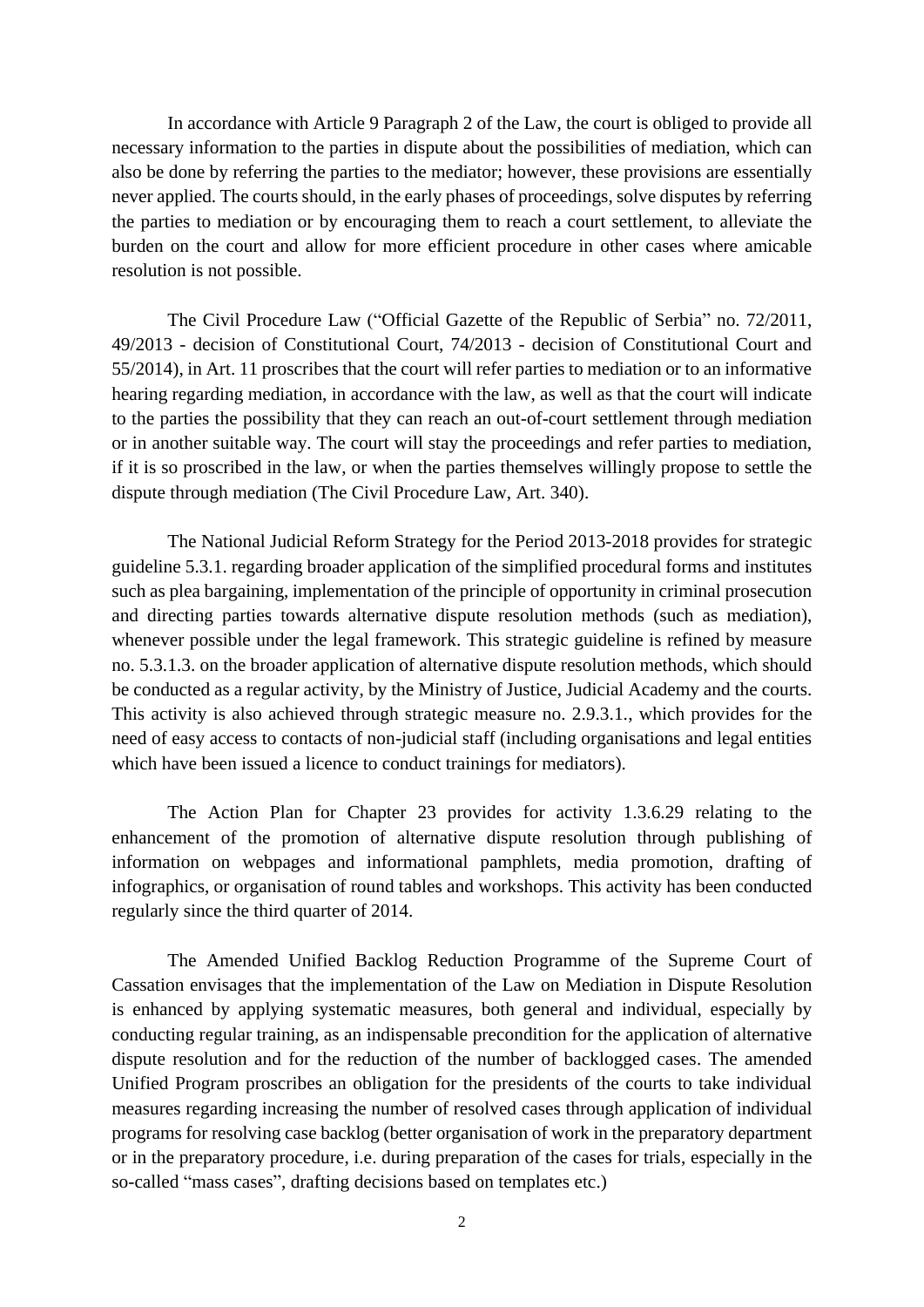Comparative data on received cases in all of the courts in the Republic of Serbia (inflow of new cases) contained in the Supreme Court of Cassation Annual Report on the Work of the Courts for 2016, indicates a significant increase of inflow of cases in 2015 and 2016 compared to the previous years. The expected inflow, according to the indicators, in the period from 2012 to 2014 was 1.500.000 cases per year, excluding enforcement cases. However, in 2015, the courts received 1.902.475 cases, which is 415.840 more cases than in 2014, i.e. above expected. In 2016, inflow was again above expected, even greater than in 2015. Therefore, the system received, during 2015 and 2016, 850.000 cases more than the expected annual inflow, which affected the realisation of the planned goals for resolving backlog cases contained in the strategic documents of the Supreme Court of Cassation<sup>1</sup>. The increased inflow of cases mainly impacted the basic courts, where the increased inflow has been attributed also to repetitive, so called "mass dispute claims" against the State, local authorities, public enterprises founded by the State and other organisations and legal entities that are funded from the budget.

Considering the activities contained in the previously mentioned strategic documents and the fact that in the interim benchmarks contained in the European Union Common Position on Judiciary and Fundamental rights, adopted by the Committee of Permanent Representatives in the European Union, the EU highlights the need for further consideration and promotion of the use of various alternative dispute resolution methods, for the purpose of improvement of access to justice and decreasing the number of backlog cases, as well as that the further negotiations within the scope of Chapter 23 and other chapters depend, among other things, on the successful development of this area, the issuers of these Guidelines find it necessary that the courts decisively participate in the enhancing of the use of mediation through the following proposed measures:

#### **II**

## **MEASURES FOR THE IMPROVEMENT OF MEDIATION**

## **Amendments to the individual programs for resolving backlog for 2017 and the Annual Schedule of Tasks**

1. Presidents of courts will review the reasons that led to the increasing number of backlog cases in civil matters, amend and supplement the individual programs for backlog reduction with measures that will ensure that cases will be resolved according to the received timeline, to prevent the situation where only new cases are being solved

**.** 

<sup>&</sup>lt;sup>1</sup>, Annual Report on the Work of the Courts for 2016 ", Supreme Court of Cassation, March 2017; page 6 [http://www.vk.sud.rs/sites/default/files/attachments/GODISNJI%20IZVESTAJ%20O%20RADU%20SUDOVA](http://www.vk.sud.rs/sites/default/files/attachments/GODISNJI%20IZVESTAJ%20O%20RADU%20SUDOVA%20U%20REPUBLICI%20SRBIJI%20ZA%202016.%20GODINU_V6_0.pdf) [%20U%20REPUBLICI%20SRBIJI%20ZA%202016.%20GODINU\\_V6\\_0.pdf;](http://www.vk.sud.rs/sites/default/files/attachments/GODISNJI%20IZVESTAJ%20O%20RADU%20SUDOVA%20U%20REPUBLICI%20SRBIJI%20ZA%202016.%20GODINU_V6_0.pdf) accessed on 17.04.2017.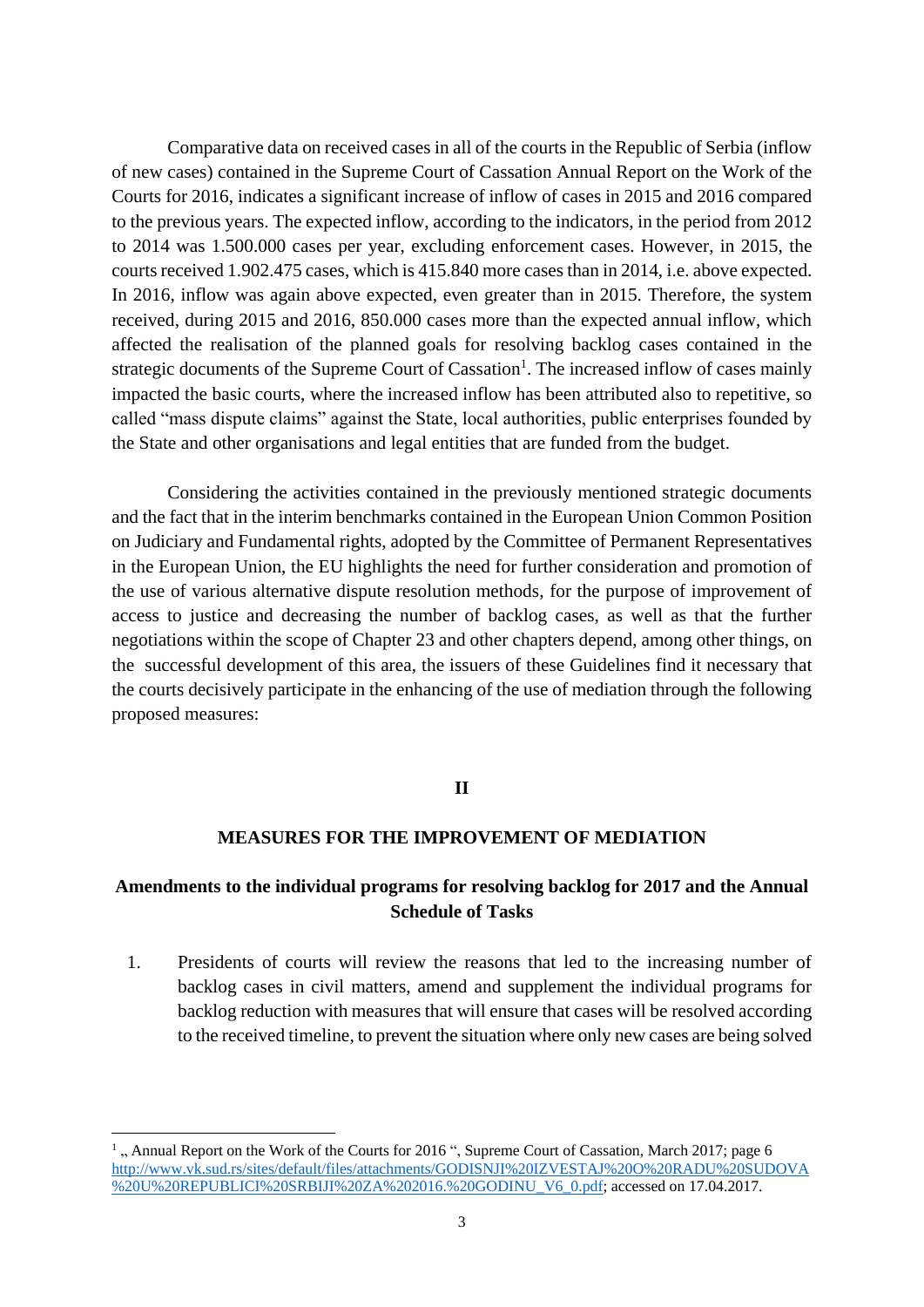while the old cases are put aside (deadline 01.10.2017), including measures for enhancing the use of mediation to prevent backlog.<sup>2</sup>

- 2. For the purpose of preparing the annual schedule of tasks for judges and judicial staff, an analysis should be made regarding the burdening of judges according to their departments in first instances and, based on the results of the analysis, arrange suitable schedule of tasks for judges and judicial staff.
- 3. It is necessary to determine special measures for resolving cases through mediation and determine which cases can be subjected to mediation considering the circumstances of the case, and in which the referral of parties to mediation would be successful. The president of the court or the presiding judge should invite parties in the selected cases suitable for mediation and provide them with the possibility of solving the dispute by mediation or by reaching a court settlement.
- 4. Courts will keep updated records of judges and judicial assistants from their court or the court that is territorially linked (High or Appellate court) enlisted in the Register of Mediators, who possess a license to mediate, from which parties can choose a mediator for the purposes of resolving a case though mediation.

# **Establishing an Info-Service for the Support of Alternative Dispute Resolution Methods within all basic, higher and commercial courts**

- 5. All basic, higher and commercial courts will establish info-services with the goal to support alternative dispute resolution methods within the court (hereinafter "Info-Service to Support ADR") and to provide information on the possibilities and procedure of alternative dispute resolution.
- 6. Within the Annual Schedule of Tasks, the president of the court will select a judge who will be in charge of the Info-Service to Support ADR and of judicial assistants that will be working in the Info-Service to Support ADR. The designated judge will manage the mediation programs, monitor and evaluate the progress of the program, promote the activities of the service and be responsible for all questions related to development of mediation within the court territory.
- 7. According to Articles 3, 6 and 101. Para. 2 of the Court Rules of Procedure and the Annual Schedule of Tasks, the president of the court can issue an  $\mu$ Instruction on the methods of work, procedures and the role of the Info-Service for the Support of ADR", by using the experience of the Second Basic Court in Belgrade. This Instruction, among other things, contains information about the mediators, providers of mediation

<sup>1</sup> <sup>2</sup> Within amendments of the individual programs for resolving backlog cases, courts should include the mediation programs in order to prevent backlog cases, or adopt a special program for the implementation of the Law.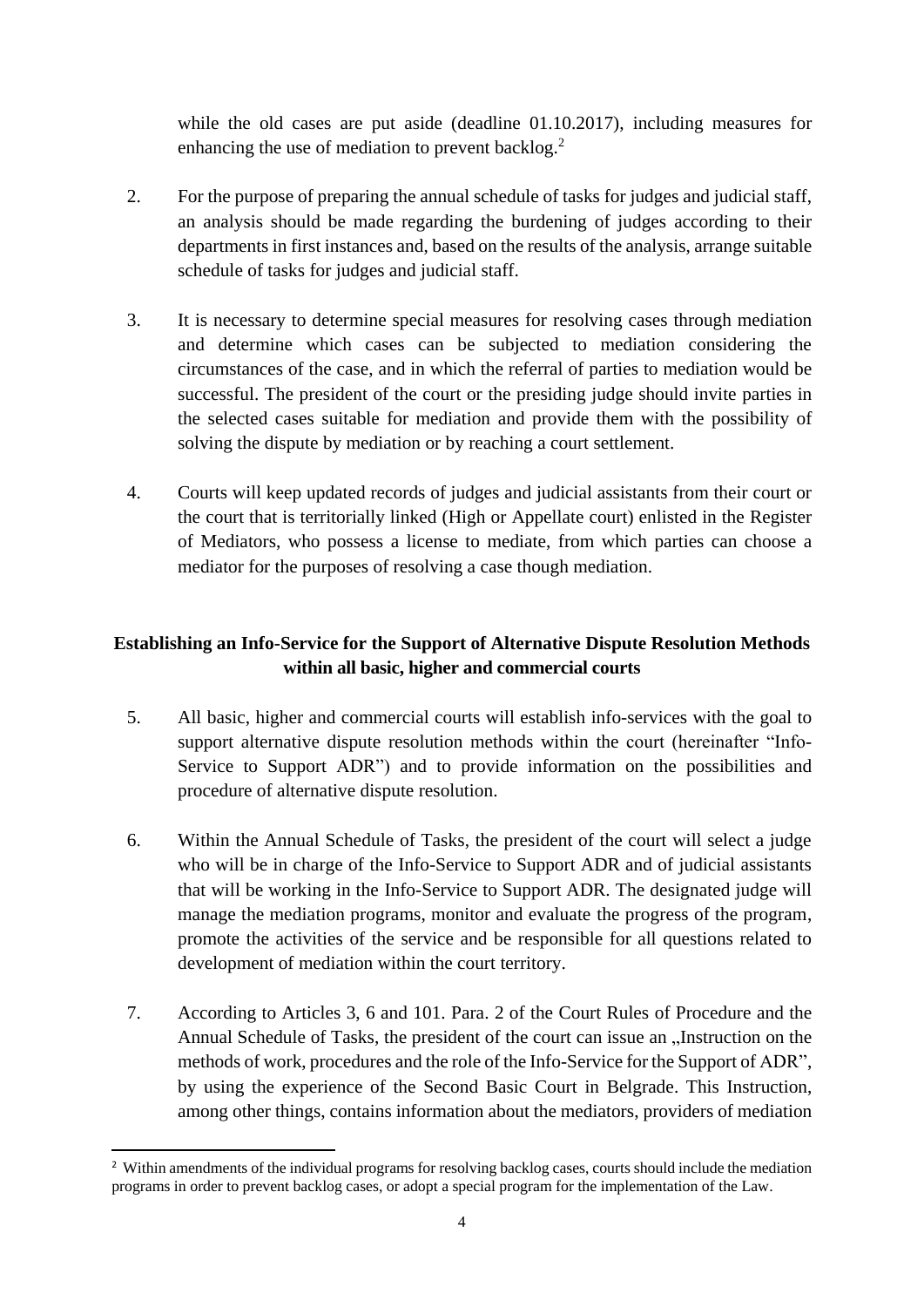services, methods of selecting mediators in the particular case as well as the notice on how the mediator is chosen, monitoring and evaluation of the mediator work, collecting the data and managing the statistics, complaints on the work of the mediator, etc.

- 8. The presidents of courts, should determine the approximate number of cases which could be referred to mediation on an annual basis, considering the average inflow of cases according to separate categories, the total number of unsolved cases in the court as well as the number of backlog cases.
- 9. The mediation proceeding initiated during court proceedings will be conducted in the building of the court, outside of working hours, in accordance with the Court Rules of Procedure. Depending on the accommodation capacities of the court, mediation proceedings can also be conducted in specially modified court spaces (so-called Mediation Centers) or based on signed agreements with external partners, in their designated spaces.
- 10. Within the working scope of the Info-Service to Support ADR, the court should provide parties all necessary information regarding the choice of ADR and suitable mediator.

#### **Info-Desk**

- 11. Article 101 of the Court Rules of Procedure states that legal assistance to citizens will be provided by the courts, in accordance with the law and this rulebook. Every court is responsible, outside of court proceedings, on specially designated and visually marked spaces in the court building (info-desk), to provide the citizens with basic legal information (among others, about the possibilities of amicable dispute resolution, information regarding the court proceeding itself and the individual phases of proceedings, about the jurisdiction of the court, certain regulations of the proceeding, proceeding expenses, methods and places of enforcement of decision, and information of the register of mediators for dispute resolution). Legal aid can be provided by judicial assistants and other court staff, in accordance with other jobs they perform. Certain information can be published by printing, public announcement or by handing out of written text in the court building or by means of informing the public (through webpage or other suitable way).
- 12. Info-desk contains the records of judges and judicial assistants from that court that are enlisted in the Register of Mediators, as well as the list of mediators from the territory of the court enlisted in the same Register, which is managed by the Ministry of Justice. This data needs to be visually highlighted on the bulletin board of the court or be accessible in another suitable way.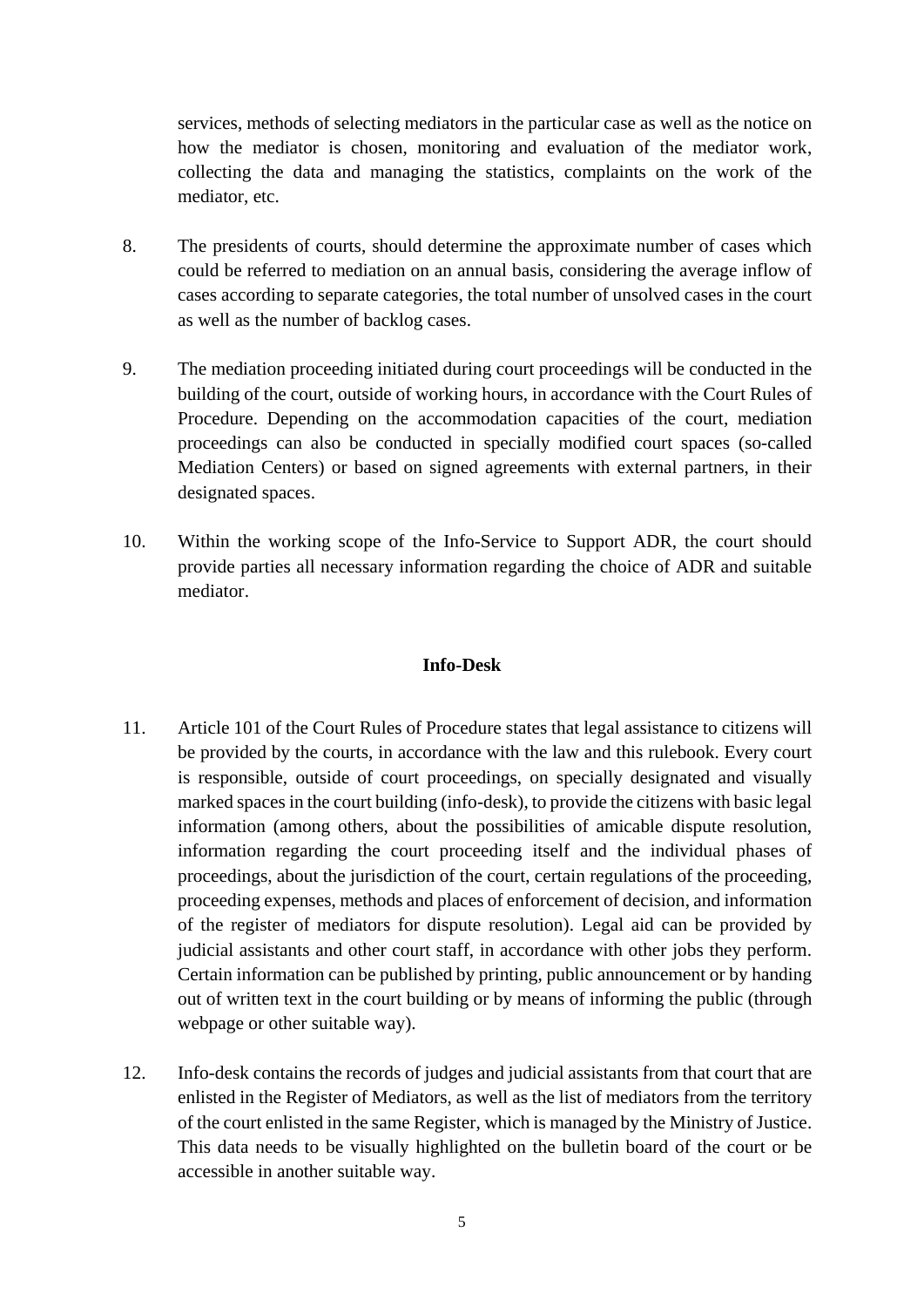## **Encouraging active cooperation with external partners of the court, i.e. providers of services based on signed protocols of cooperation**

13. The court can adopt and implement a program of alternative dispute resolution as an activity which is organized within the court (mediation annexed to the court – department/service of mediation within court) or based on q signed agreement of cooperation with another suitable provider of mediation service (mediation connected to the court).

For example, based on the cooperation agreement, courts can implement the programs in the following way:

- One court can implement a program for more basic courts on the territory of the same higher court,
- A higher court can implement a program for one or more basic courts within its territory, etc.
- 14. Courts should encourage active cooperation with centers for social work, mediation centers, local authorities, local chamber, depending on the type of dispute (for example, commercial courts with the Serbian Chamber of Commerce and centers of ADR in the area of commercial law).
- 15. Court, based on the cooperation agreement with Chamber of Notaries, can provide signature verification of parties and mediators by the notary in the offices of the court, if the parties consent that the agreement has the power of an enforceable document.

# **Hearing for the purposes of attempting to resolve the dispute, by referring the parties to mediation, before preparatory hearing or the first main court hearing**

- 16. In accordance with the goal of resolving cases in the early phase of the proceeding, courts should assess whether the cases are suitable for mediation in the early phase of the proceeding, and to actively guide the parties towards mediation, before the preparatory hearing, i.e. first main court hearing.
- 17. Article 102. in the Court Rule Book states that in civil proceedings, the court can submit written notification which contains legal explanations on exemption from payment of litigation costs, as well as on the right to mediation. Notification from Paragraph 1 of this article can be submitted with the invitation to a preparatory or first main hearing, personally or through an attorney, as well as in the proceeding of the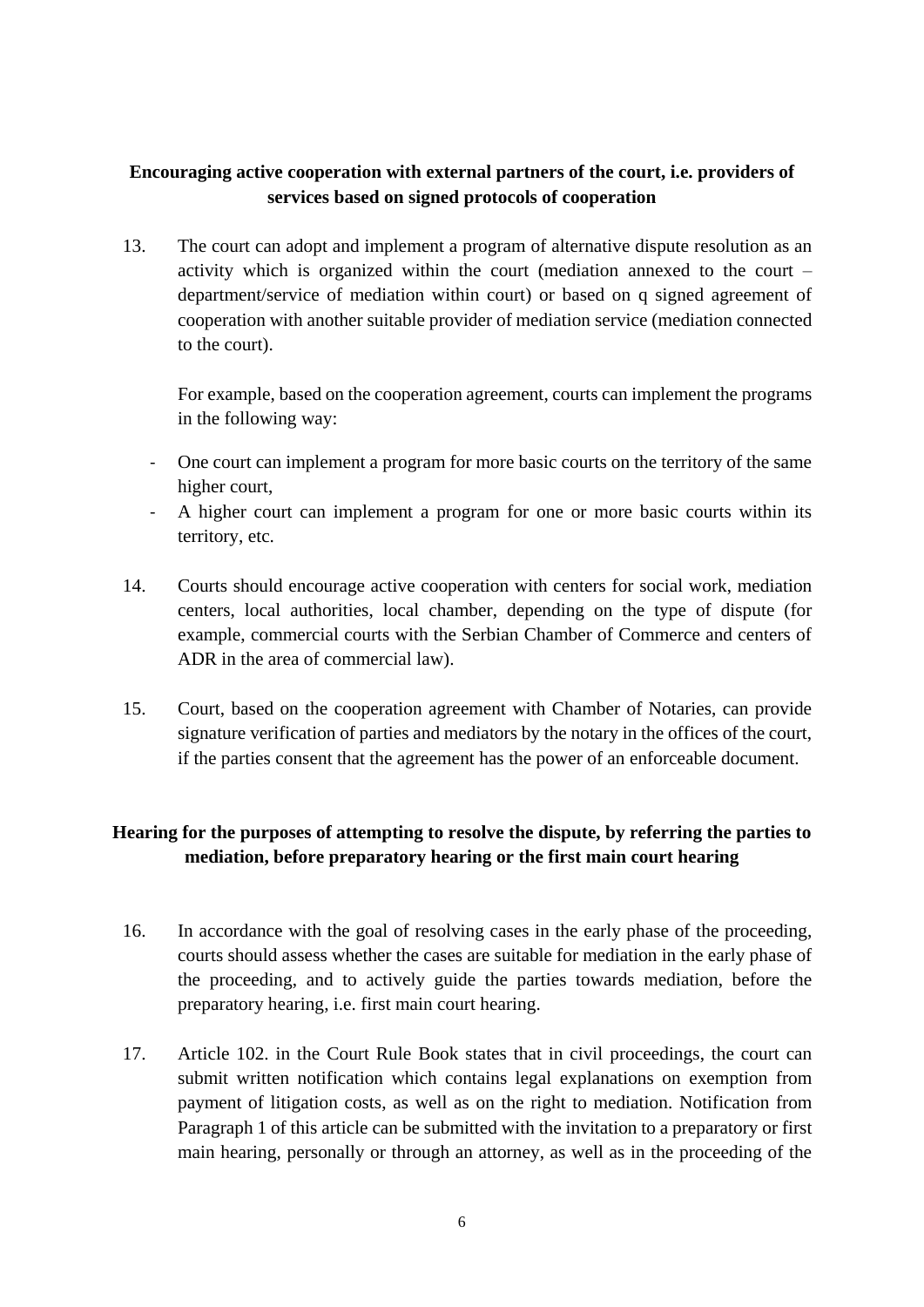preliminary examination of the complaint, if the court deems it necessary, in accordance with related provisions of the procedural law.

#### **Promotion**

- 18. Courts will undertake activities for raising awareness on the advantages of alternative dispute resolution.
- 19. Courts will organize one week to promote settlement, mediation, and alternative dispute resolution, in which hearings will be held with the attempt to reach court settlement or to resolve the dispute by mediation.
- 20. If this week covers  $25<sup>th</sup>$  of October, courts can mark the European Day of Justice through ensuring that the work of court is more accessible to citizens.

#### **Training of judges and presidents of the courts**

- 21. Training of the first instance judges, who preside in civil matters related to the implementation of the Law on Mediation in Dispute Resolution, as well as the other related laws (Law on Amicable Labor Dispute Resolution, Labor Law, Code of Civil Procedure, Law on Protection of Whistleblowers) is a necessary condition for the application of the mechanism for alternative dispute resolution and decreasing the number of backlog cases.
- 22. Based on the decision of the High Court Council, the Judicial Academy will provide support to the presidents of the courts in implementing these Guidelines.

## **III**

#### **STATISTICAL DATA**

In accordance with the Court Rule Book and the Instruction of the High Court Council, the court is obligated to keep records of parties which are referred to mediation and which have completed mediation proceedings, which must contain: data on the types of dispute (matter, types of dispute) and the method of termination of the mediation procedure, while respecting the principle of confidentiality.